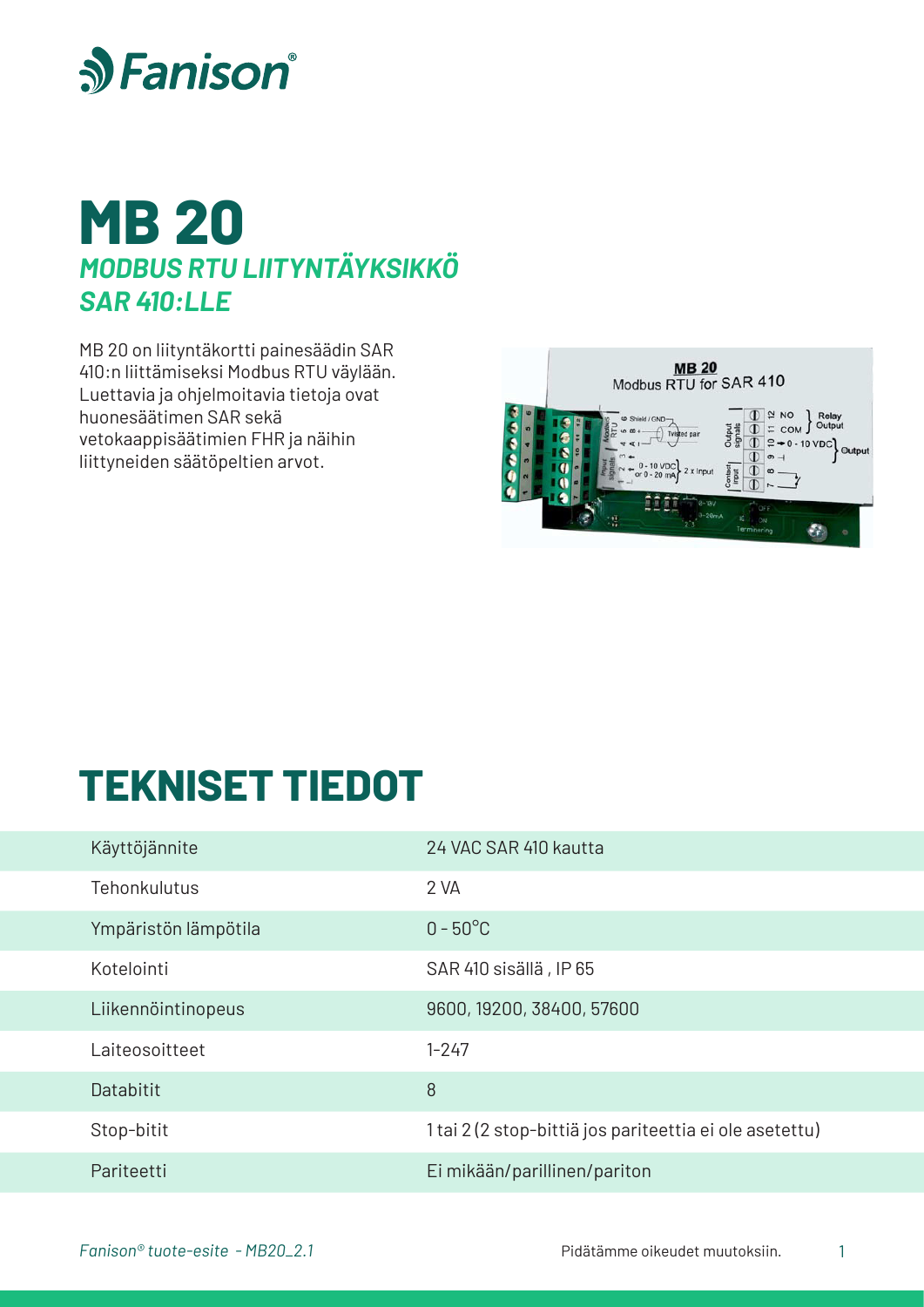



### **TOIMINTAKUVAUS**

MB 20 on SAR 410 huonesäätimen ja huoneväylään liitettyjen laitteiden liityntäyksikkö Modbus RTU väylälle.

## **ASETUSTEN MÄÄRITTÄMINEN**

Asetukset liikennöintinopeudelle, laiteosoitteelle ja pariteetille asetataan erillisellä SAR 410:n ohjelmointilaitteella.

ModBus-väylän päätyterminointi ja tuloviestien valinta tehdään piirikortilla olevilla jumppereilla.

Analogisia viestiä liittimeen 2 ja 3 käytetään esimerkiksi analogisten säätöpeltien asennon luentaan.

Tämä laitteen tietoturva on varmistettava kytkettävässä ModBus-verkossa.

## **KYTKENTÄKAAVIO**

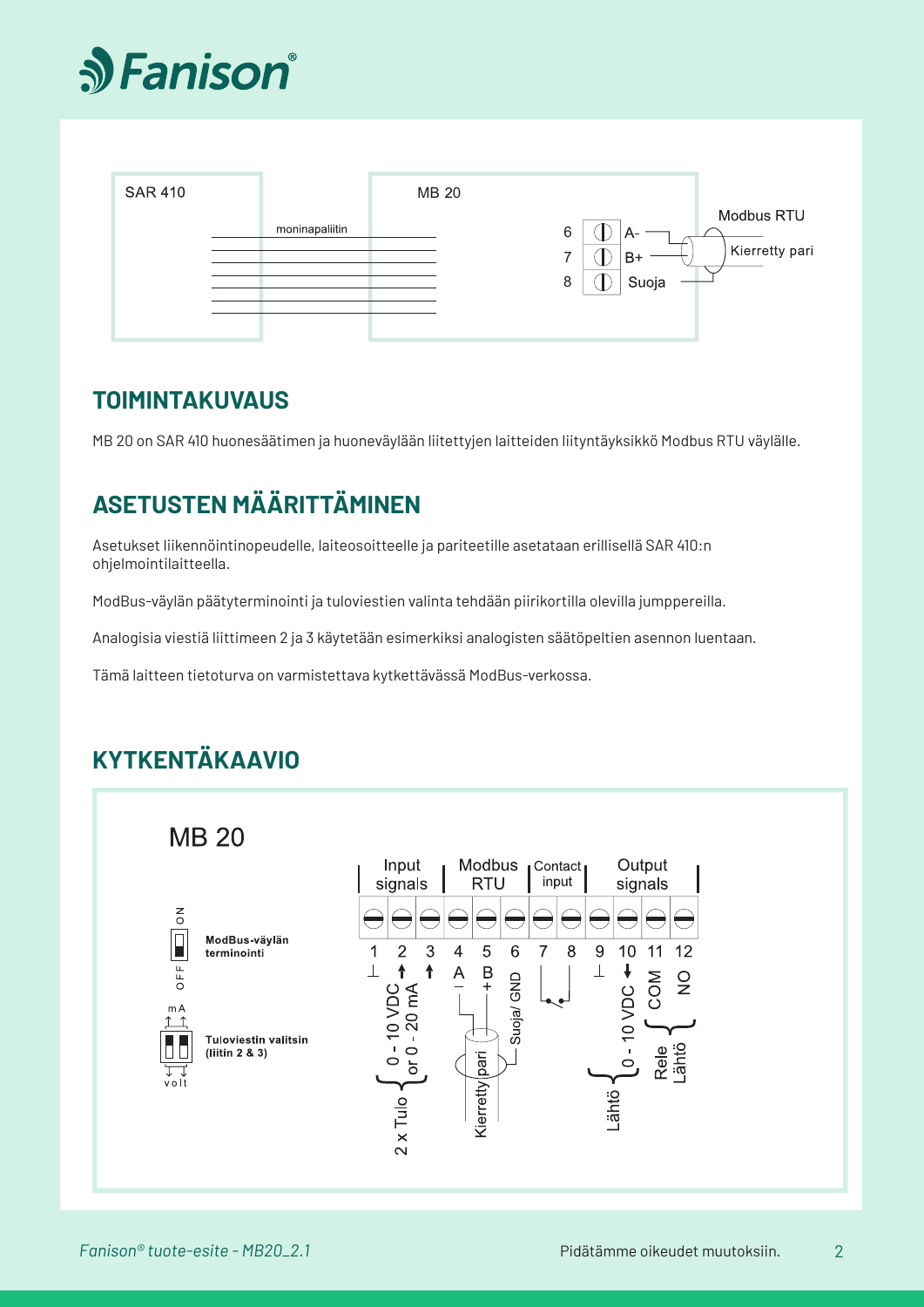

## **MODBUS REKISTERI**

### *Modbus communication*

**Interface: Baud rates: Data bits: Stop bits: Parity:** RTU, RS-485 9600, 19200, 38400, 57600 8bits 1 or 2 (2 stop bits with no parity) None, Even, Odd

Slave address, baud rate and parity are changed in LabVent SAR Id 15

### *Modbus function codes*

#### **Description Code**

- Read Holding Registers 03
- Write Single Holding Register 06

#### *Modbus function codes*

#### **Description Code**

- Illegal Function (for example if you try and write to a read-only register) 01
- Illegal Address (if you try and read/write to an unmapped register) 02
- Slave Device Busy (if you request external (FHR, ACU) registers too often) 06

#### *Modbus register mapping*

SAR is mapped to holding registers 40001 - 40199.

FHR gets mapped to 40200 upto 42999 depending on the number of FHRs in the system.

ACU gets mapped to 43000 upto 44999 depending on the number of ACUs in the system.

| <b>Product</b>   | <b>Reg Start</b> | <b>Reg End</b> | <b>Product</b> | <b>Reg Start</b> | <b>Reg End</b> | <b>Product</b>    | <b>Reg Start</b> | <b>Reg End</b> |
|------------------|------------------|----------------|----------------|------------------|----------------|-------------------|------------------|----------------|
| <b>SAR</b>       | 40001            | 40199          | <b>FHR 22</b>  | 42300            | 42399          | ACU <sub>1</sub>  | 43000            | 43099          |
| FHR <sub>1</sub> | 40200            | 40299          | <b>FHR 23</b>  | 42400            | 42499          | ACU <sub>2</sub>  | 43100            | 43199          |
| FHR <sub>2</sub> | 40300            | 40399          | <b>FHR 24</b>  | 42500            | 42599          | ACU <sub>3</sub>  | 43200            | 43299          |
| FHR <sub>3</sub> | 40400            | 40499          | <b>FHR 25</b>  | 42600            | 42699          | ACU <sub>4</sub>  | 43300            | 43399          |
| FHR4             | 40500            | 40599          | <b>FHR 26</b>  | 42700            | 42799          | ACU <sub>5</sub>  | 43400            | 43499          |
| FHR <sub>5</sub> | 40600            | 40699          | <b>FHR 27</b>  | 42800            | 42899          | ACU <sub>6</sub>  | 43500            | 43599          |
| FHR <sub>6</sub> | 40700            | 40799          | <b>FHR 28</b>  | 42900            | 42999          | ACU <sub>7</sub>  | 43600            | 43699          |
| FHR <sub>7</sub> | 40800            | 40899          |                |                  |                | ACU <sub>8</sub>  | 43700            | 43799          |
| FHR <sub>8</sub> | 40900            | 40999          |                |                  |                | ACU <sub>9</sub>  | 43800            | 43899          |
| FHR <sub>9</sub> | 41000            | 41099          |                |                  |                | ACU <sub>10</sub> | 43900            | 43999          |
| <b>FHR 10</b>    | 41100            | 41199          |                |                  |                | <b>ACU 11</b>     | 44000            | 44099          |
| <b>FHR 11</b>    | 41200            | 41299          |                |                  |                | ACU <sub>12</sub> | 44100            | 44199          |
| <b>FHR 12</b>    | 41300            | 41399          |                |                  |                | ACU <sub>13</sub> | 44200            | 44299          |
| <b>FHR 13</b>    | 41400            | 41499          |                |                  |                | <b>ACU 14</b>     | 44300            | 44399          |
| <b>FHR 14</b>    | 41500            | 41599          |                |                  |                | <b>ACU 15</b>     | 44400            | 44499          |
| <b>FHR 15</b>    | 41600            | 41699          |                |                  |                | ACU <sub>16</sub> | 44500            | 44599          |
| <b>FHR 16</b>    | 41700            | 41799          |                |                  |                | ACU <sub>17</sub> | 44600            | 44699          |
| <b>FHR 17</b>    | 41800            | 41899          |                |                  |                | ACU <sub>18</sub> | 44700            | 44799          |
| <b>FHR 18</b>    | 41900            | 41999          |                |                  |                | ACU <sub>19</sub> | 44800            | 44899          |
| <b>FHR 19</b>    | 42000            | 42099          |                |                  |                | ACU <sub>20</sub> | 44900            | 44999          |
| <b>FHR 20</b>    | 42100            | 42199          |                |                  |                |                   |                  |                |
| <b>FHR 21</b>    | 42200            | 42299          |                |                  |                |                   |                  |                |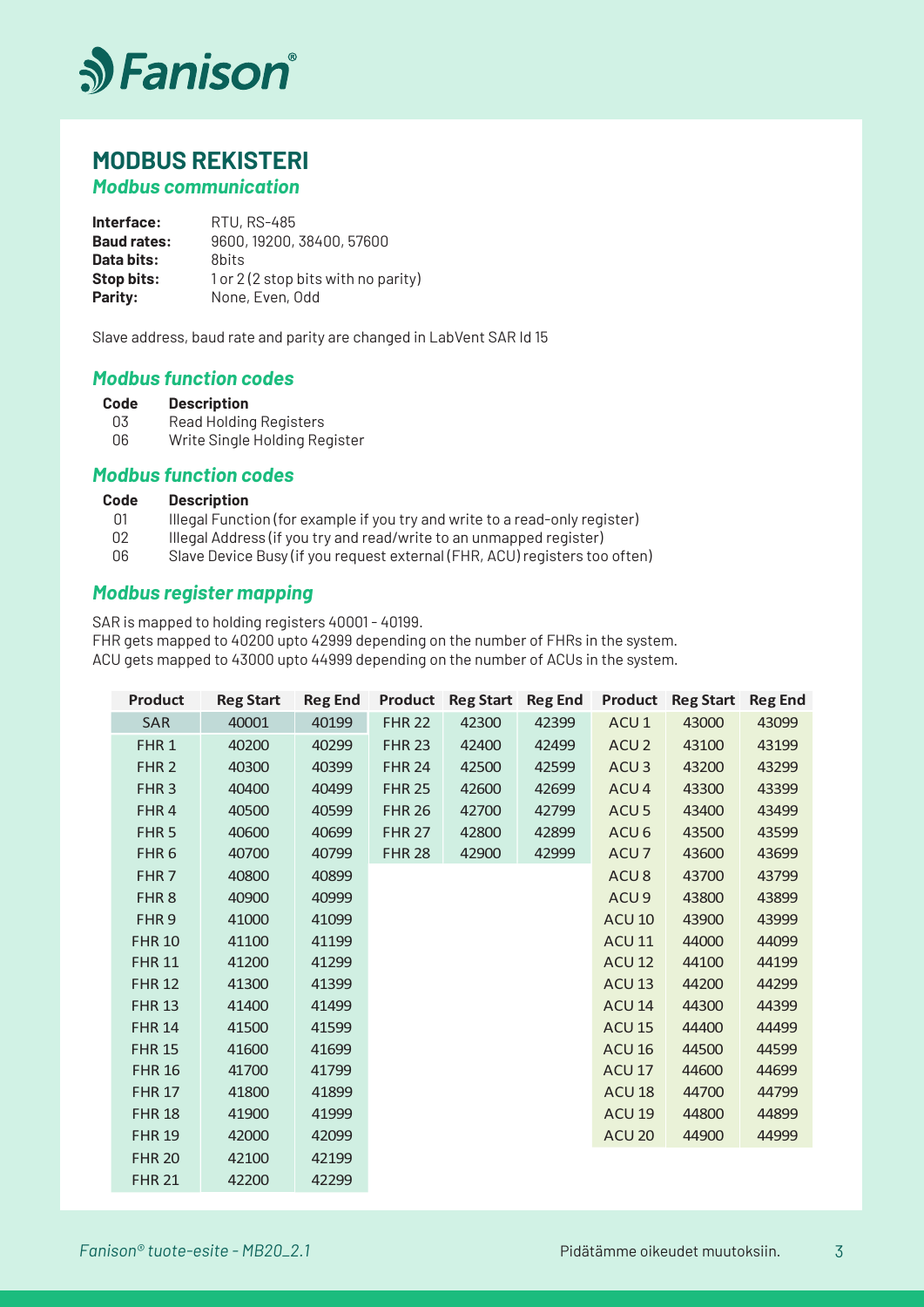# S Fanison®

## Modbus rekisteri / SAR Holding registers 40001-40164

| SAR            | <b>HEADER</b>           | REG            | <b>DESCRIPTION</b>    | <b>CMD</b> | <b>FORMAT</b> | <b>UNIT</b>              | <b>FORMAT NOTE</b>                                             | <b>MIN</b>     | <b>MAX</b>   | <b>DEF</b>     |
|----------------|-------------------------|----------------|-----------------------|------------|---------------|--------------------------|----------------------------------------------------------------|----------------|--------------|----------------|
| 1              | Serial number           | $1\,$          | Serial number         | 03         | u16           |                          |                                                                | $\overline{0}$ | 32000        | 500            |
| $\overline{2}$ | Program version         | $\overline{2}$ | Program version       | 03         | u16           |                          | $Ex: 123 = 1.23$                                               | $\mathbf 0$    | 65535        | 100            |
|                | Analog input 1          | $\overline{4}$ | Range                 | 03,06      | u16           | I/s or m3/h              | Unit is set in SAR register 67                                 | $\mathbf{0}$   | 4000         | $\theta$       |
| 3              | (Air volume)            | 5              | Current value         | 03         | u16           | $\%$                     |                                                                | $\overline{0}$ | 100          |                |
| $\overline{4}$ | Analog input 2          | $\overline{7}$ | Range                 | 03,06      | u16           | I/s or m3/h              | Unit is set in SAR register 67                                 | $\overline{0}$ | 4000         | $\overline{0}$ |
|                | (Air volume)            | 8              | Current value         | 03         | u16           | %                        |                                                                | $\mathbf 0$    | 100          |                |
|                |                         | 10             | Range                 | 03,06      | u16           | I/s or m3/h              | Unit is set in SAR register 67                                 | $\mathbf{0}$   | 4000         | $\overline{0}$ |
|                | Analog input 3          | 11             | Current value         | 03         | u16           | $\%$                     |                                                                | $\mathbf 0$    | 100          |                |
| 5              | (Air volume or          | 13             | Setpoint              | 03,06      | s16           | Pa                       | Min and max depends on sensor type setting                     | $-80$          | 80           | $\pmb{0}$      |
|                | room pressure)          | 15             | Alarm level low       | 03,06      | s16           | Pa                       | Min and max depends on sensor type setting                     | $-100$         | 100          | $-10$          |
|                |                         | 16             | Alarm level high      | 03,06      | s16           | Pa                       | Min and max depends on sensor type setting                     | $-100$         | 100          | 10             |
|                |                         | 17             | Alarm delay           | 03,06      | u16           | seconds                  |                                                                | 10             | 240          | 20             |
|                |                         | 19             | Range                 | 03,06      | u16           | I/s or m3/h              | Unit is set in SAR register 67                                 | $\mathbf{0}$   | 4000         | $\overline{0}$ |
|                |                         | 20             | Current value         | 03         | u16           | $\%$                     |                                                                | $\mathbf 0$    | 100          |                |
|                | Analog input 4 (air     | 21             | Setpoint              | 03,06      | u16           | Celsius                  |                                                                | 15             | 30           | 24             |
| 6              | volume or room          | 22             | Max control output    | 03,06      | u16           | l/s or m3/h              | Unit is set in SAR register 67                                 | $\mathbf 0$    | 8000         | $\overline{0}$ |
|                | temperature)            | 23             | Overtemperature       | 03,06      | u16           | Celsius * 10             | Celcius with 1 decimal point<br>$Ex 10 = 1.0$<br>Ex $29 = 2.9$ | 10             | 50           | 30             |
|                |                         | 25             | Range                 | 03, 06     | u16           | l/s or m3/h              | Unit is set in SAR register 67                                 | $\mathbf 0$    | 4000         | 0              |
|                |                         | 26             | <b>Current value</b>  | 03         | u16           | %                        |                                                                | $\mathbf{0}$   | 100          |                |
|                | Analog input 5          | 27             | Setpoint              | 03, 06     | u16           | Pa                       |                                                                | 100            | 400          | 200            |
| $\overline{7}$ | (Air volume or          | 28             | Manual control        | 03, 06     | u16           | $\%$                     |                                                                | $\mathbf 0$    | 100          | 50             |
|                | zone pressure)          | 29             | Alarm level           | 03,06      | u16           | Pa                       |                                                                | 50             | 400          | 150            |
|                |                         | 30             | Alarm delay           | 03,06      | u16           | seconds                  |                                                                | 10             | 240          | 20             |
|                |                         | 34             | Constant air 1 vol.   | 03,06      | u16           | $1/s$ or m3/h            | Unit is set in SAR register 67                                 | 0              | 1000         | $\pmb{0}$      |
| 8              | Constant air or         | 35             | Constant air 2 vol.   | 03,06      | u16           | $1/s$ or m3/h            | Unit is set in SAR register 67                                 | $\mathbf{0}$   | 1000         | $\mathbf{0}$   |
|                | door switch             | 36             | Constant air 3 vol.   | 03,06      | u16           | l/s or m3/h              | Unit is set in SAR register 67                                 | $\mathbf 0$    | 1000         | $\overline{0}$ |
|                | Extra                   | 37             | Extra exhaust         | 03,06      | u16           | $1/s$ or m3/h            | Unit is set in SAR register 67                                 | $\overline{0}$ | 8000         | $\mathbf{0}$   |
| 9              | constant air            | 38             | Extra inlet           | 03,06      | u16           | l/s or m3/h              | Unit is set in SAR register 67                                 | $\mathbf 0$    | 8000         | $\overline{0}$ |
|                | Min. exhaustfrom        | 39             | Min. exhaust          | 03,06      | u16           | $1/s$ or m3/h            | Unit is set in SAR register 67                                 | $\overline{0}$ | 8000         | $\overline{0}$ |
| 10             | room                    | 40             | Min. external exhaust | 03, 06     | u16           | $1/s$ or m3/h            | Unit is set in SAR register 67                                 | $\overline{0}$ | 8000         | $\overline{0}$ |
| 11             | Max. Exhaustfrom        | 42             | Max. exhaust          | 03, 06     | u16           | $1/s$ or m3/h            | Unit is set in SAR register 67                                 | $\overline{0}$ | 32000        | $\overline{0}$ |
| 15             | <b>Expansion module</b> | 53             | Modbus address        | 03,06      | u16           | $1 - 247$                |                                                                | $\mathbf{1}$   | 247          | $1\,$          |
|                |                         | 56             | Adjust low            | 03,06      | s16           | %                        |                                                                | $-100$         | 100          | $\overline{0}$ |
| 16             | Air balance             | 57             | Adjust high           | 03, 06     | u16           | %                        |                                                                | 50             | 200          | 100            |
|                |                         | 58             | Air balance           | 03,06      | s16           | $1/s$ or m3/h            | Unit is set in SAR register 67                                 | $-3000$        | 3000         | $\mathbf 0$    |
| 17             | Total exhaust           | 61             | Total exhaust         | 03         | u16           | $1/s$ or m3/h            | Unitis setin SAR register 67                                   |                |              |                |
| 18             | Total inlet             | 62             | Total inlet           | 03         | u16           | $1/s$ or m3/h            | Unitis setin SAR register 67                                   |                |              |                |
| 19             | Zone pressure           | 63             | Zone pressure         | 03         | u16           | Pa                       |                                                                |                |              |                |
| 20             | Zone damper ang.        | 64             | Zone damper ang.      | 03         | u16           | deg                      |                                                                |                |              |                |
| 21             | Room pressure           | 65             | Room pressure         | 03         | u16           | Pa                       |                                                                |                |              |                |
| 22             | Temperature             | 66             | Temperature           | 03         | u16           | Celsius                  |                                                                |                |              |                |
|                |                         | 67             | Global unit           | 03, 06     | u16           | $0 - 1$                  | $0 = m3/h$<br>$1 = 1/s$                                        | $\overline{0}$ | $1\vert$     | 0              |
|                | Total nodes             | 68             | Connected nodes       | 03         | u16           |                          | Total number of nodes (FHR, ACU)                               |                |              |                |
|                |                         |                |                       |            |               | $\overline{\phantom{a}}$ |                                                                |                |              |                |
|                |                         | 70             | Analog input 1        | 03         | u16           | %                        | Terminal block 2 on MB20                                       | 0              | 100          |                |
|                | <b>MB20</b>             | 71             | Analog input 2        | 03         | u16           | $\%$                     | Terminal block 3 on MB20                                       | $\mathbf 0$    | 100          |                |
|                | Inputs / Outputs        | 72             | Analog output 1       | 03,06      | u16           | $\%$                     | Terminal block 10 on MB20                                      | $\overline{0}$ | 100          | $\overline{0}$ |
|                |                         | 73             | Digital input 1       | 03         | u16           |                          | open, closed Terminal block 7 & 8 on MB20                      | 0              | $\mathbf{1}$ | $\overline{0}$ |
|                |                         | 74             | Digital output 1      | 03, 06     | u16           | $\%$                     | Terminal block 11 & 12 on MB20                                 | $\overline{0}$ | 1            | $\overline{0}$ |

 $\overline{4}$